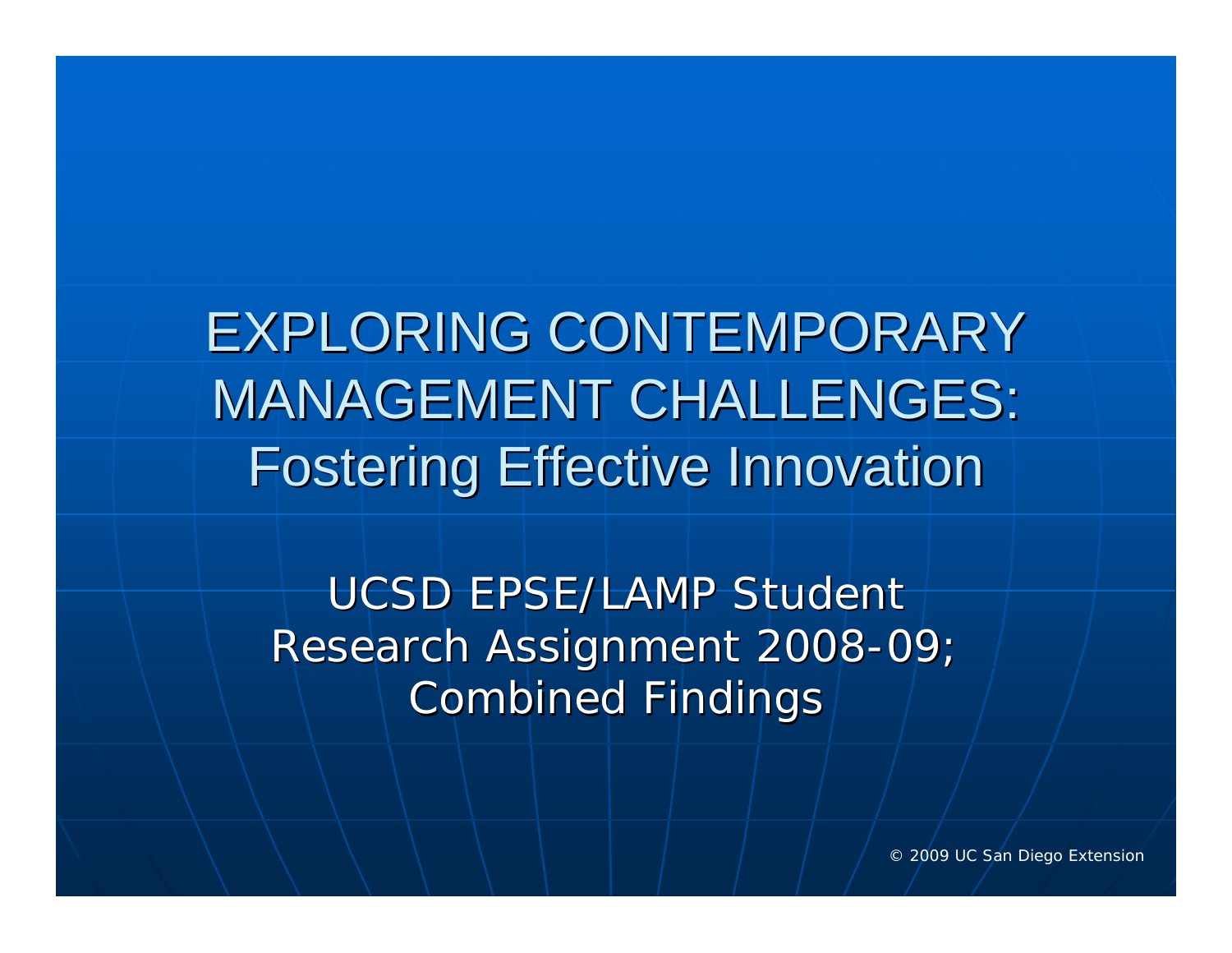### THE ASSIGNMENT

- $\blacksquare$  Understand the challenge
	- *practices that foster innovation for the good of the practices that foster innovation for the good of the company, and expectations for everyone involved company, and expectations for everyone involved*
- **Literature search (EPSE only)**
- **S**urvey of individuals (EPSE only)
- $\blacksquare$  Interviews with managers and professionals
- $\blacksquare$  Document findings, give personal analysis
	- Specifics  $-$  behaviors, processes, tools, experiences

Provide summative insights/recommendations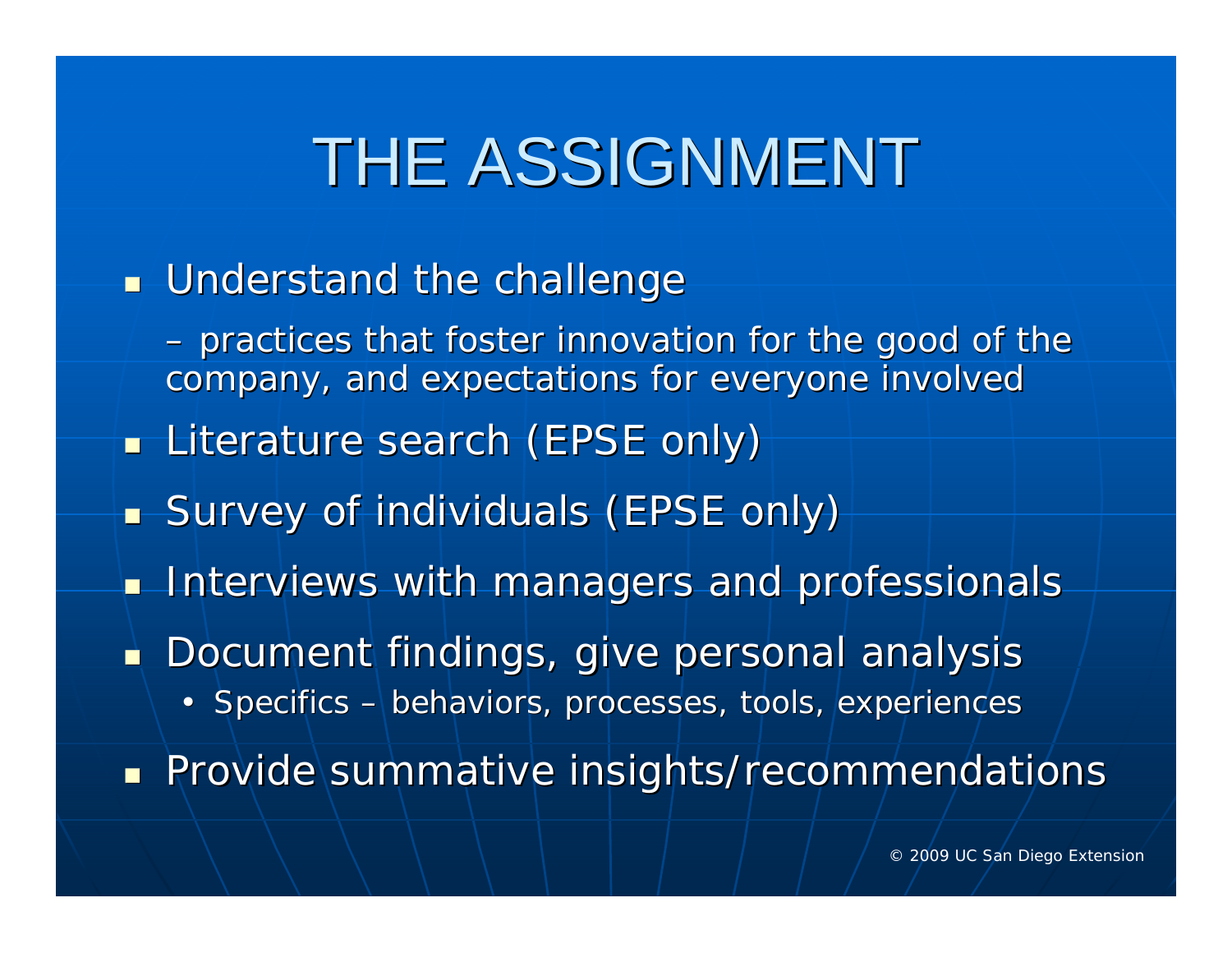### INFORMATION RECEIVED

- 67 students participating in research 67 students participating in research
- $\blacksquare$  19 companies $\blacksquare$
- $\blacksquare$  Dozens of findings, difficult to synthesize into  $\blacksquare$ one common set; not all findings agree
- **EPSE** focused on organizational/managerial concerns, LAMP focused on individual/supervisory concerns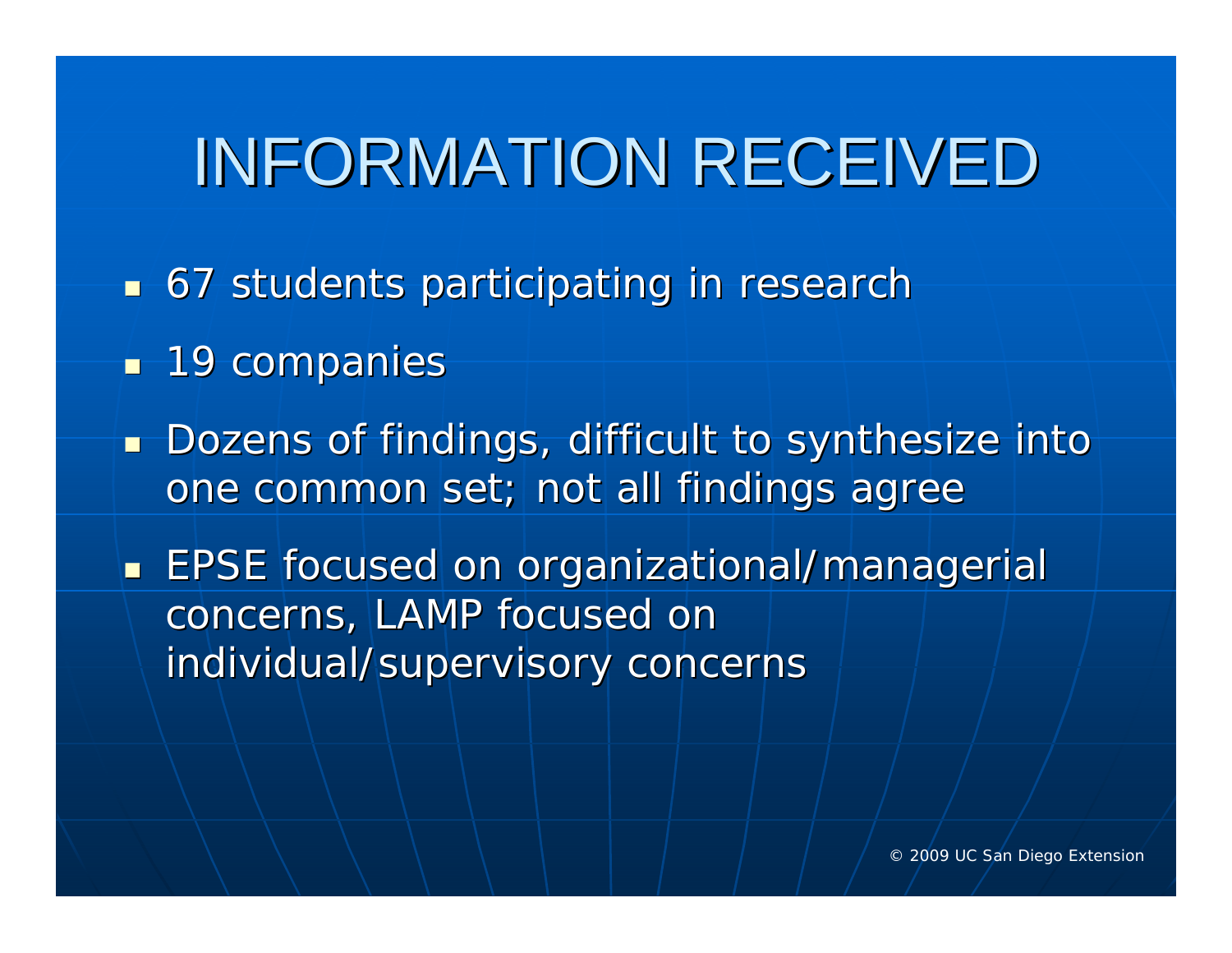#### **Contextual**

 $\mathbb{R}^2$ Not as many current companies examples (Not as many current companies examples<br>The success as might be expected

 $\mathbb{R}^2$ Difference of opinion regarding breadth of Difference of opinion regarding breadth of  $control$  continuous improvement = innovation?

**The Little discussion of the impact of the** Little discussion of the impact of the Little discussion of the impact of the innovator on their co innovator on their co -workers, or their role workers, or their role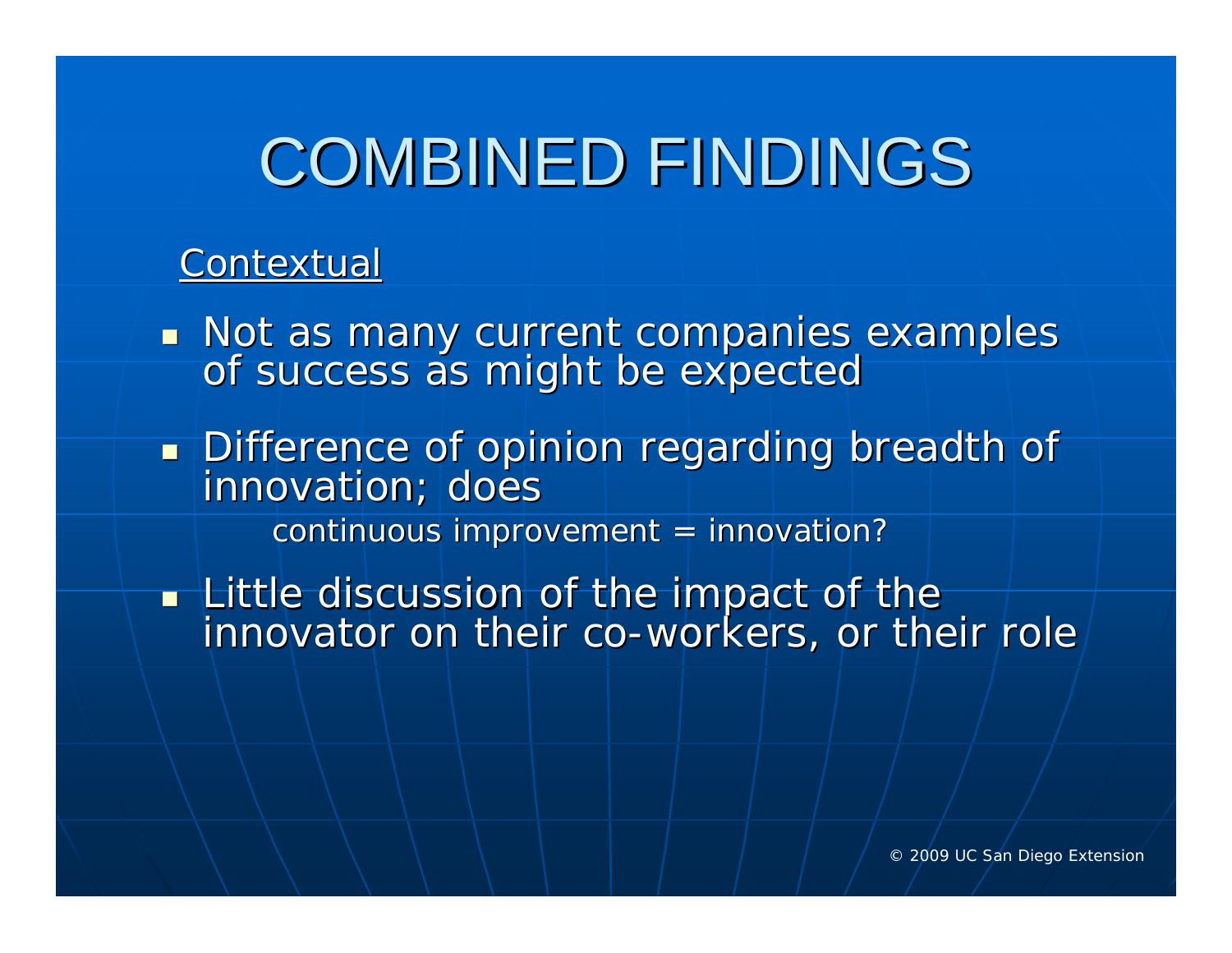### Theme

- $\mathbb{R}^2$ Innovation is perceived as the life blood of<br>technology companies, but in general<br>there is more talk about innovation than there is more talk about innovation than practice
	- Gap between management and workers<br>regarding innovative activity taking place
	- Short-term demands overwhelm longer-term opportunities; "practical" innovation usually<br>subsumes "transformational" innovation / " innovation
	- Innovation processes and tools are necessary<br>but not sufficient but not sufficient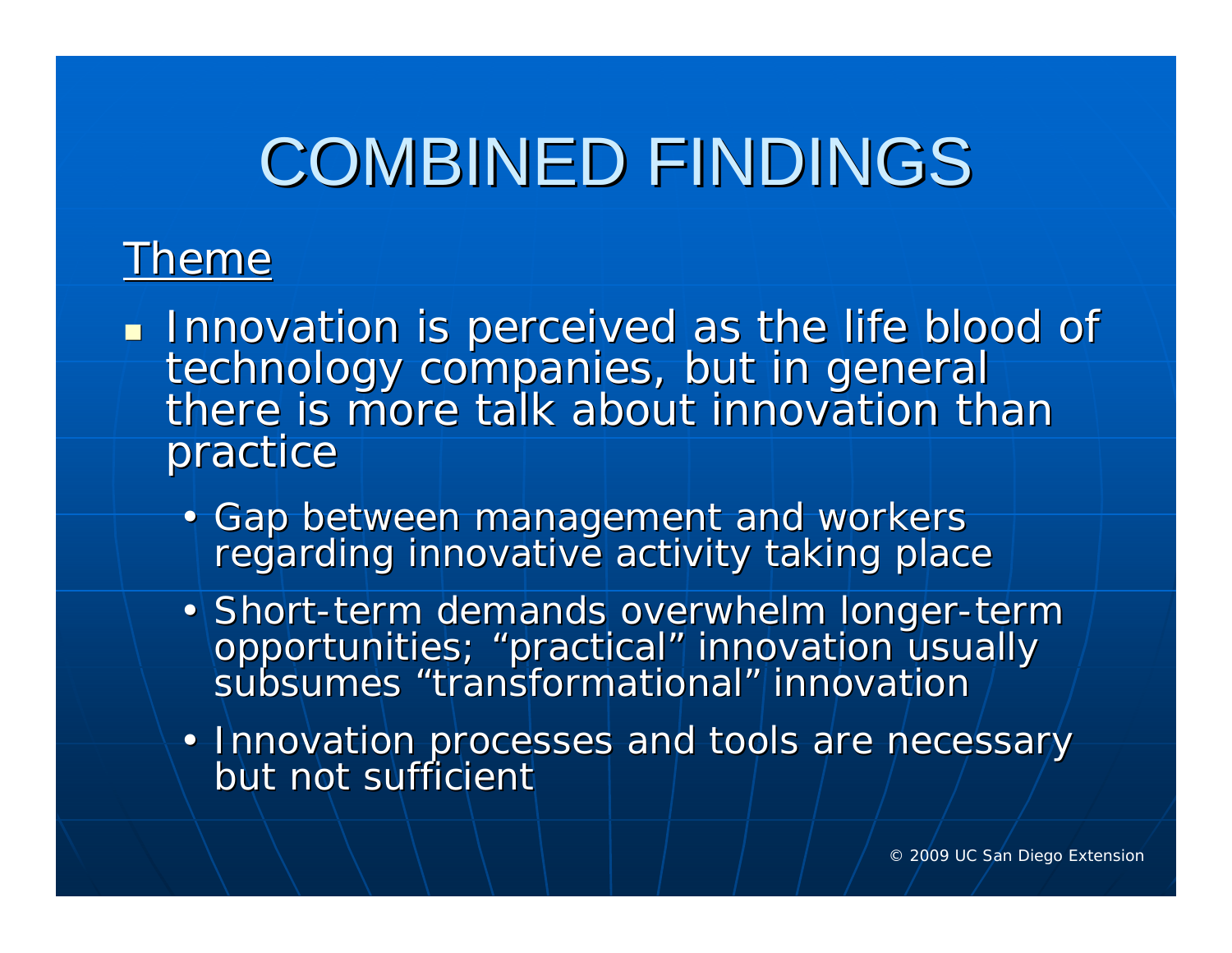### **Best Practice**

 $\blacksquare$  Take a personal approach to an innovator

- Not everyone can innovate\*, pay special attention and foster those who can
- Give the innovator a path around the bureaucracy as necessary and appropriate; mentor
- Accountability, but not traditional; passion of the innovator is critical
- Surround, but don't stifle, with a team
- A person, not just a process\*; "throwing money at innovation is a sure way to lose a lot of money"

\* some disagreement on this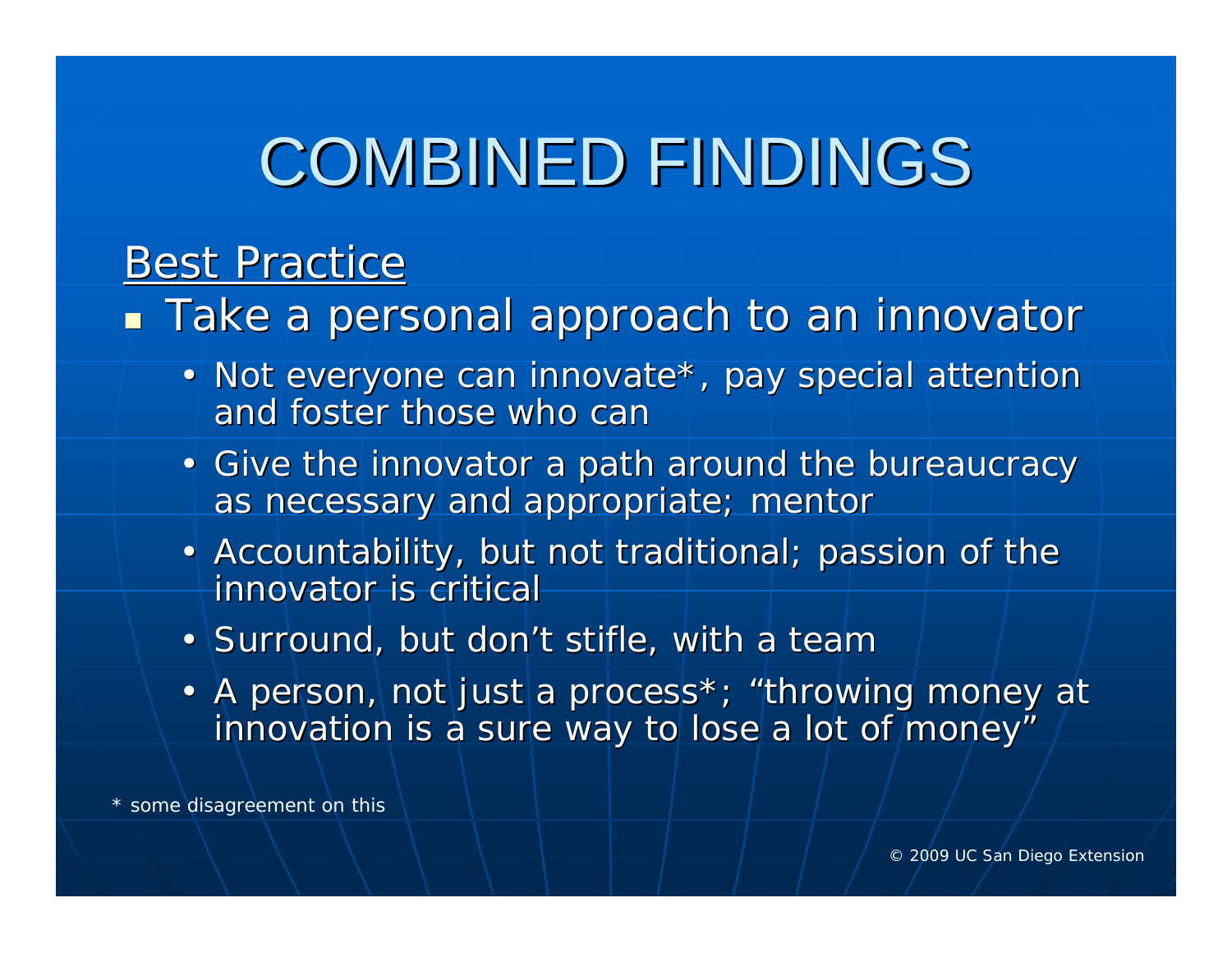### **Best Practice**

**Build a Culture to** *Appreciate* **Innovation A** 

- Reward innovative effort, and support for that culture (recognition and time, not \$)
- Internal innovators as heroes and mentors
- Goals and investment (time and attention, money for testing, even in bad times)
- Recruitment of people with different perspectives and innovative track record
- Encourage sharing and development of ideas, not who came up with them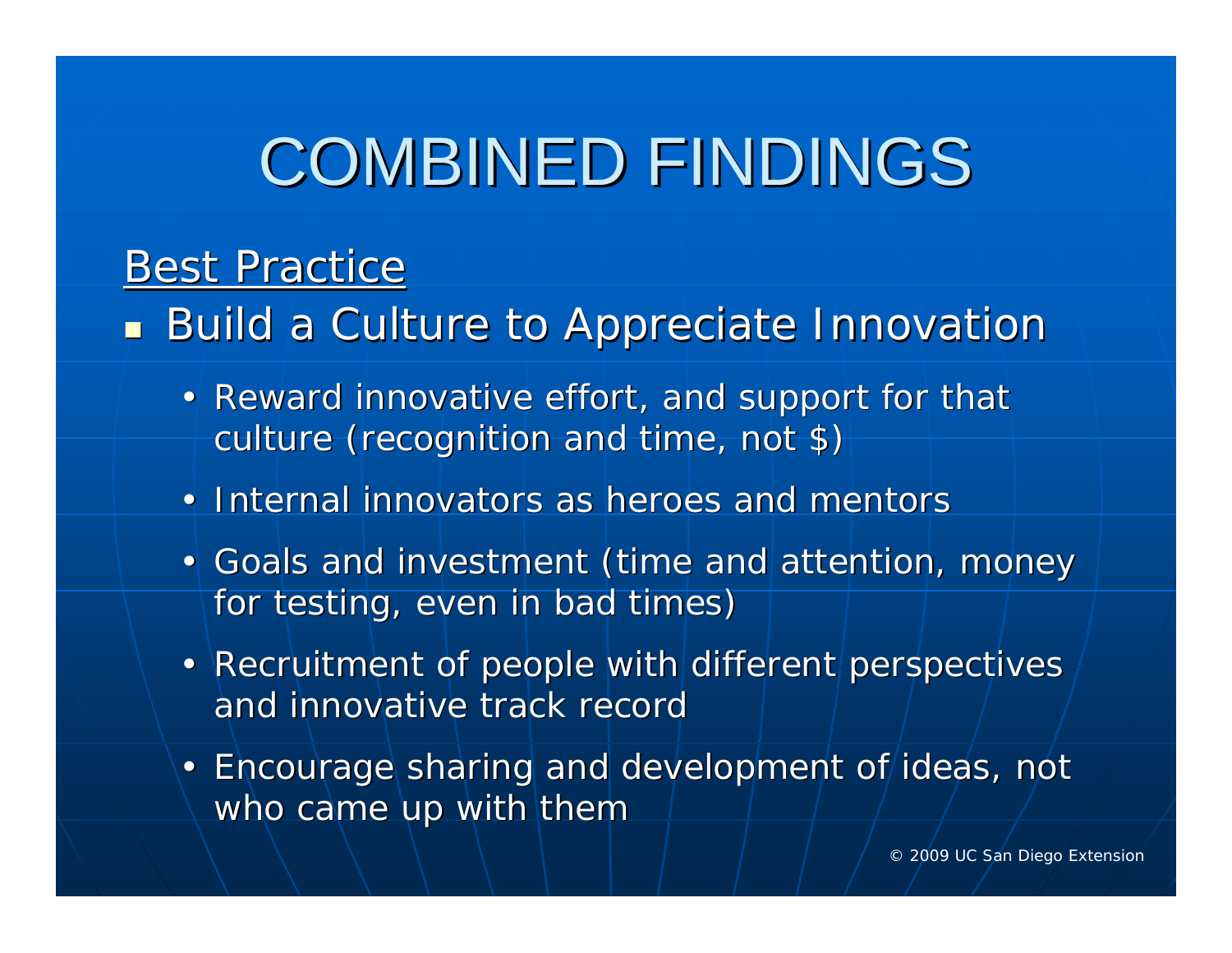### **Combined Findings**

#### **Best Practice**

- $\overline{\phantom{0}}$  Expectations of the Innovator Expectations of the Innovator
	- Share your ideas, build support
	- Stay focused on company needs
	- Don't sacrifice immediate assignments
- $\blacksquare$  Expectations of the Supervisor
	- Encourage an innovative culture
	- Provide resources and overcome barriers for innovators
	- •Expect accountability, but don't be impatient
- **Reference Co-Workers Expectations of Co-Workers** 
	- Share concerns, give support, focus the innovator
	- Ensure the innovation can be executed and integrated